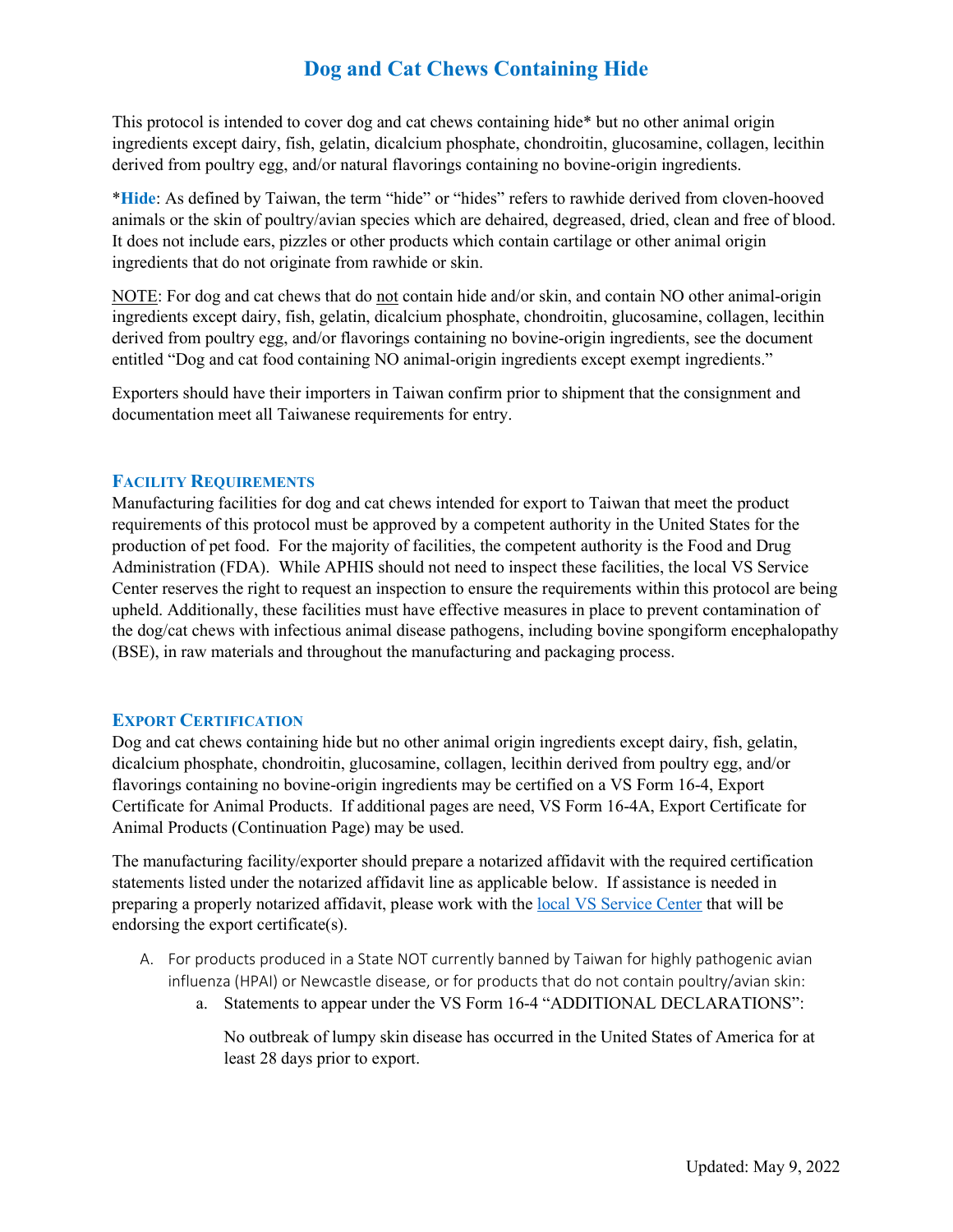# **Dog and Cat Chews Containing Hide**

This office has on file a notarized affidavit from [*exporter/manufacturer*] verifying the accuracy of the statements below.

- 1. Products described below were manufactured at the following facility approved by a competent government authority in the United States for the production of dog/cat chews [*insert name and address of manufacturer*].
- 2. The products were produced [*insert manufacturing date(s)*].
- 3. Products are packaged in new and never before used packaging materials.
- animals or poultry/avian except for exempt flavorings (flavorings containing no or poultry/avian which is dehaired, degreased, dried, clean and free of blood; 4. The products contain no animal origin-ingredients derived from cloven-hoofed bovine-origin ingredients) and skin/hide derived from cloven-hoofed animals and those derived from dairy, fish, gelatin, dicalcium phosphate, chondroitin, glucosamine, collagen and/or lecithin derived from poultry egg.
- 5. Effective measures were taken to prevent contamination of the dog/cat chews with infectious animal disease pathogens, including BSE, in raw materials and through the manufacturing and packing process.
- [*company name(s) and address(es) that appear(s) on the package(s) in the*  6. (If the product label includes company information that differs from the name and address of the manufacturer noted above): [*Name and address of manufacturing facility*] also manufactures products included in this consignment labeled with the following company information: *consignment*}.

NOTE: If product does not contain poultry/avian skin/hide, please omit the text highlighted in red above from Statement #4.

- Newcastle disease: B. For products containing poultry/avian hide/skin produced in a currently banned State for HPAI or
	- a. Include statements 1-6 per the above guidance under the VS Form 16-4 "ADDITIONAL DECLARATIONS"
	- b. Add the following attestation after statement 6 as noted above:
		- 7. The rawhide of poultry/avian origin was heat-treated with the core of the least 9 minutes; or 100°C for one (1) minute. product reaching a temperature of 70°C for at least 30 minutes; or 80°C for at

### **Product Description**

The "Product Description" box of the VS Form 16-4 must contain the following information: